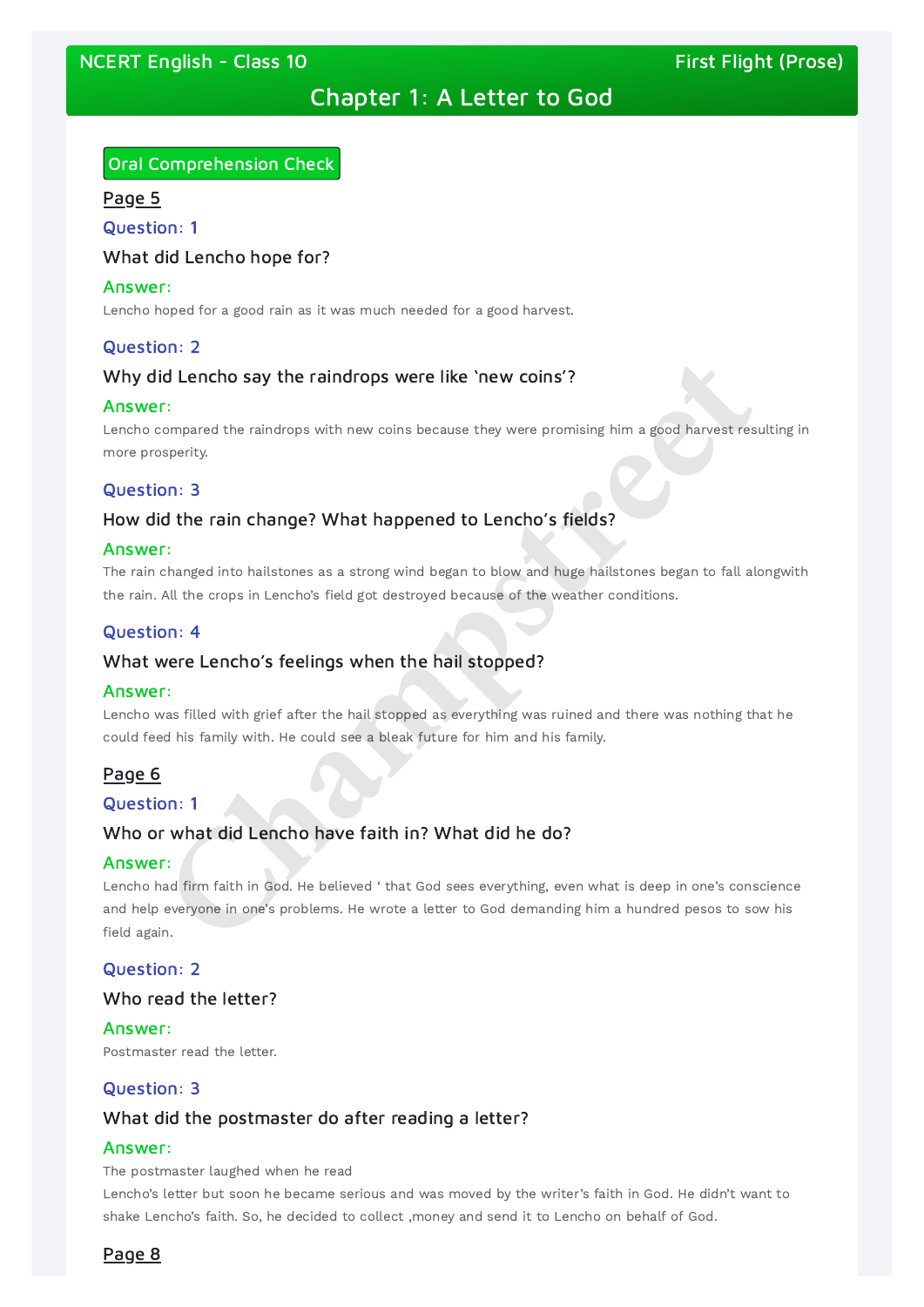# Question: 1

# Was Lencho surprised to find a letter for him with money in it?

### Answer:

Lencho was not surprised to find a letter with money from God as he believed that God will help him.

# Question: 2

### What made Lencho angry?

### Answer:

There were only seventy pesos in the envelope whereas Lencho had demanded a hundred pesos. The difference in the amount made him angry.

# Thinking about the Text

### Question: 1

# Who does Lencho have complete faith in? Which sentences in the story tell you this?

### Answer:

Lencho has complete faith in God as he is instructed that God knows everything and helps us in our problems. There are few sentences which show this

- But in the hearts of all who lived in that solitary house in the middle of the valley, there was a single hope help from God.
- All through the night, Lencho thought only of his one hope: the help of God, whose eyes, as he had been instructed, see everything, even what is deep in one's conscience.
- "God", he wrote, "if you don't help me, my family and I will go hungry this year".
- He wrote 'To God' on the envelope, put the letter inside and still troubled, went to town.
- God could not have made a mistake, nor could he have denied Lencho what he had requested.

When postmaster reads the letter of Lencho to God, he becomes serious and does not want to shake his faith and decides to answer the letter. He gathers money with the help of his post office employees and friends on behalf of God and signs the letter 'God' so that Lencho's faith does not get shaken. **Chapter 10**<br> **Chapter 20**<br> **Chapter 20**<br> **Chapter** and complete faith in God as he is instructed that God knows everything and helps us in our<br> **Character are few sentences** which show this<br>
in the hearts of all who lived

# Question: 2

# Why does the postmaster send money to Lencho? Why does he sign the letter God?

### Answer:

The postmaster sends money to Lencho in order to keep

Lencho's faith in God alive and firm as he was completely moved by it.

# Question: 3

# Did Lencho try to find out who had sent the money to him? Why or why not?

### Answer:

Lencho did not try to find out who had sent the money to him because he never suspected the presence of God and had complete faith in God. He could not believe that it could be – anybody else other than him who would send him the money.

His faith in God was so strong that he believed that he had sent money to him for his help in his problem.

#### Question: 4

Who does Lencho think has taken the rest of the money? What is the irony in the situation? (Remember that the irony of a situation is an unexpected aspect of it. An ironic situation is strange or amusing because it is the opposite of what is expected).

#### Answer:

Lencho thinks that the post office employees have taken the rest of the money as he had demanded a hundred pesos from God and in the letter there was only seventy pesos and God cannot make such a mistake. So, he assumes that they have stolen the money.

The irony in this situation is that Lencho suspects those people who helped him in his problem and tried to keep his faith alive in God.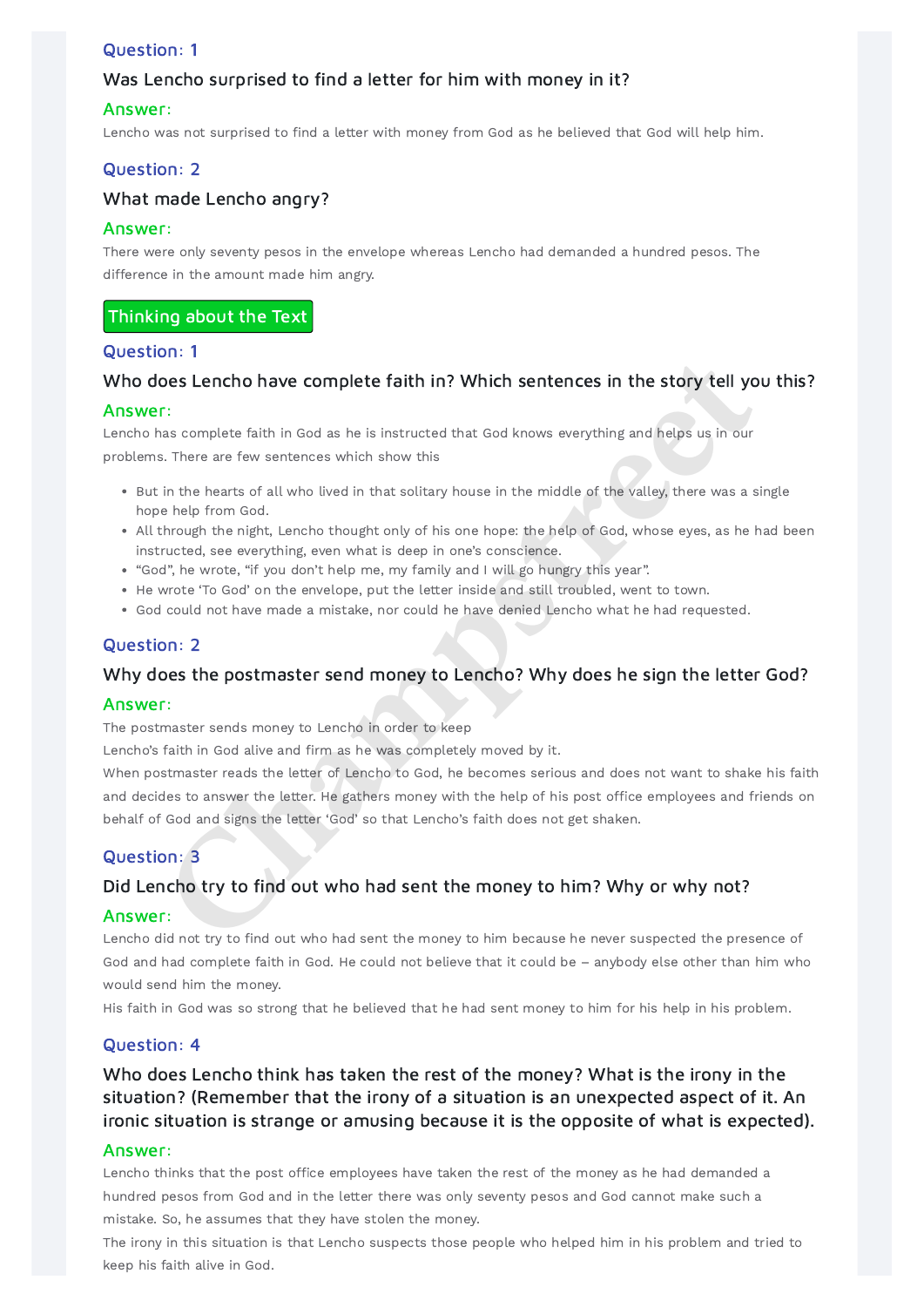# Question: 5

Are there people like Lencho in the real world? What kind of a person would you say he is? You may select appropriate words from the box to answer the question.

- Greedy
- Naive
- Stupid
- Ungrateful
- Selfish
- Comical
- Unquestioning

### Answer:

It is almost impossible to find a person like Lencho as he is an unquestioning and naive kind of person. He is not stupid if he doesn't know who has sent him money or a letter will reach God without any address. It is Lencho's faith in God. In real world, people are selfish and greedy and Lencho is totally lovable and different.

Conflict between Humans and Humans: The story also illustrated another conflict, between humans themselves as the postmaster alongwith his friends and staff sent Lencho money that Lencho demanded from God although they didn't know Lencho. Lencho blamed them for taking away some amount of money. He called them "a bunch of crook". This shows that man does not have faith in other man, thereby giving rise to this conflict. faith in God. In real world, people are seltish and greedy and Lencho is totally lovable and don: 6<br> **Character two kinds of conflict in the story between humans and nature and b**<br> **Character two kinds of conflict in the s** 

# Question: 6

# There are two kinds of conflict in the story between humans and nature and between humans themselves. How are these conflicts illustrated?

### Answer:

Conflict between Humans and Nature: The conflict between humans and nature is illustrated by the destruction of Lencho's crop by the hailstorm as Lencho was expecting a good rain to have good harvest as that was the only hope he had for his earning. He worked so hard to feed his family, but nature turned violent and destroyed everything.

# Thinking about the Language

I. There are different names in different parts of the world for storms, depending on their nature. Can you match the names in the box with their descriptions below, and fill in the blanks?

- gale,
- whirlwind,
- cyclone,
- hurricane,
- tornado,
- typhoon.

# Question: 1

# A violent tropical storm in which strong winds move in a circle c\_\_.

Answer:

cyclone

Question: 2

An extremely strong wind  $\equiv$  a  $\equiv$ .

Answer:

gale

Question: 3

A violent tropical storm with very strong wind  $p = p$ .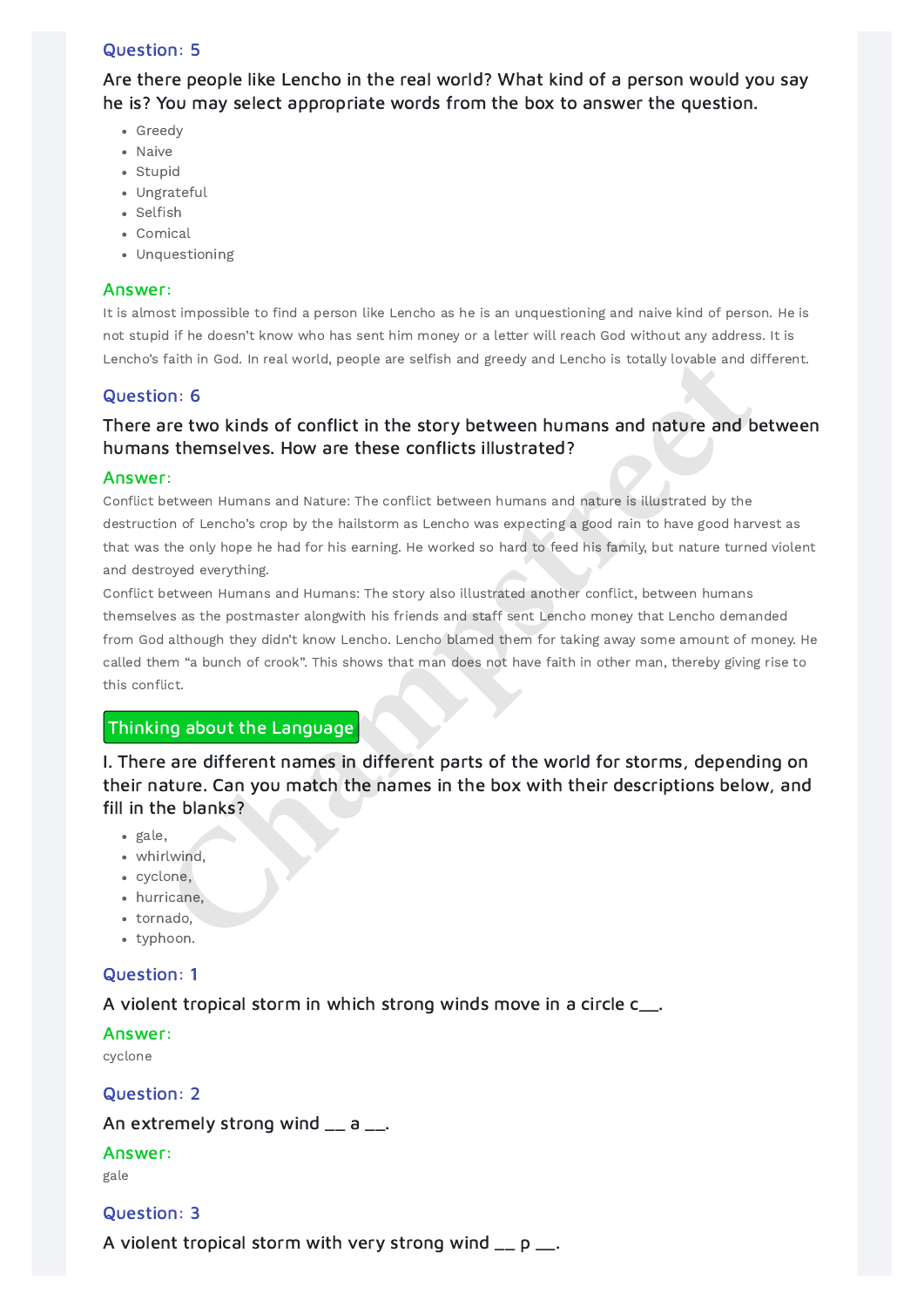### Answer:

typhoon

### Question: 4

A violent storm whose centre is a cloud in the shape of a funnel  $\Box$ n $\Box$ .

# Answer:

A violent storm with very strong winds, especially in the Western Atlantic Ocean  $\_\_$ r\_\_.

tornado

# Question: 5

### Answer:

Hurricane

# Question:6

A very strong wind that moves very fast in a spinning movement and causes a lot of damage \_\_l\_\_.

### Answer:

# Question: II

### Answer:

| Question:6                                                                                                |                                                                                                        |     |                                                                                                                  |  |  |  |  |  |
|-----------------------------------------------------------------------------------------------------------|--------------------------------------------------------------------------------------------------------|-----|------------------------------------------------------------------------------------------------------------------|--|--|--|--|--|
| A very strong wind that moves very fast in a spinning movement and causes a<br>damage _<br>$\blacksquare$ |                                                                                                        |     |                                                                                                                  |  |  |  |  |  |
| Answer:<br>whirlwind                                                                                      |                                                                                                        |     |                                                                                                                  |  |  |  |  |  |
| <b>Question: II</b>                                                                                       |                                                                                                        |     |                                                                                                                  |  |  |  |  |  |
| Match the sentences in column A with the meaning of 'hope' in column B.                                   |                                                                                                        |     |                                                                                                                  |  |  |  |  |  |
| Answer:                                                                                                   |                                                                                                        |     |                                                                                                                  |  |  |  |  |  |
|                                                                                                           | A                                                                                                      |     | B                                                                                                                |  |  |  |  |  |
| 1.                                                                                                        | Will you get the subjects you want to<br>study in college? I hope so.                                  | (a) | a feeling that something good will probably<br>happen.                                                           |  |  |  |  |  |
| 2.                                                                                                        | 2. 1 hope you don't mind my saying this<br>but 1 don't like the way you are arguing.                   | (b) | (b) thinking that this would happen (it may or<br>may not have happened.)                                        |  |  |  |  |  |
| 3.                                                                                                        | 3. This discovery will give new hope to<br>HIV/AIDS sufferers.                                         | (c) | (c) stopped believing that this good thing<br>would happen.                                                      |  |  |  |  |  |
| 4.                                                                                                        | 4. We were hoping against hope that the<br>judges would not notice our mistakes.                       | (d) | (d) wanting something to happen (and<br>thinking it quite possible)                                              |  |  |  |  |  |
| 5.                                                                                                        | 5. 1 called early in the hope of speaking to<br>her before she went to school.                         | (e) | (e) showing concern that what you say should<br>not offend or disturb the other person a way<br>of being polite. |  |  |  |  |  |
| 6.                                                                                                        | 6. Just when everybody had given up<br>hope, the fishermen came back, seven<br>days after the cyclone. | (f) | (f) wishing for something to happen, although<br>this is very unlikely.                                          |  |  |  |  |  |

#### Answer:

- 1. (b)
- 2. (e)
- 3. (a)
- 4. (f)
- 5. (d)
- 6. (c)

# III. Join the sentences given below using who, whom, whose, which, as suggested. Question: 1

I often go to Mumbai. Mumbai is the commercial capital of India, (which) Answer:

I often go to Mumbai which is the commercial capital of India.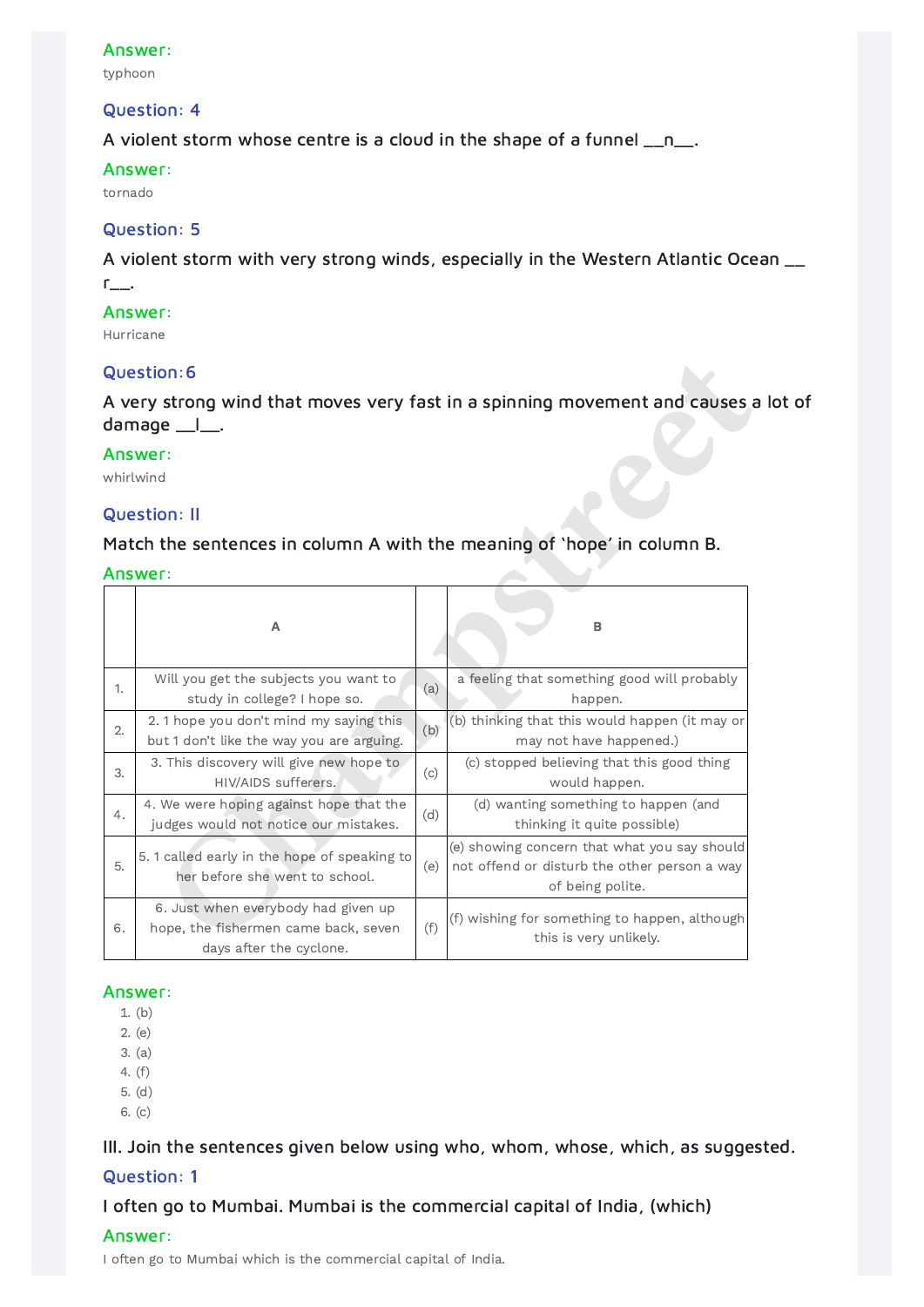# Question: 2

# My mother is going to host a TV show on cooking. She cooks very well, (who)

### Answer:

My Mother who cooks very well, is going to host a TV show on cooking.

# Question: 3

# These sportsperson are going to meet the President. Their performance has been excellent, (whose)

### Answer:

These sportspersons, whose performance has been excellent, are going to meet the President.

# Question: 4

# Lencho prayed to God. His eyes see into our minds, (whose)

#### Answer:

## Question: 5

## This man cheated me. I trusted him. (whom)

### Answer:

# IV. Find sentences in the story with negative words, which express the following ideas emphatically.

- (a) The trees lost all their leaves.
- (b) The letter was addressed to God himself.
- (c) The postman saw this address for the first time in his career.

### Answer:

- (a) Not a leaf remained on the trees.
- (b) It was nothing less than a letter to God.
- (c) Never in his career as a postman had he seen that address.

# V. In pairs, find metaphors from the story to complete the table below. Try to say what qualities are being compared. One has been done for you.

| Answer:<br>Lencho prayed to God, whose eyes see into our minds.    |                          |                                                                                     |  |  |  |  |  |
|--------------------------------------------------------------------|--------------------------|-------------------------------------------------------------------------------------|--|--|--|--|--|
| <b>Question: 5</b>                                                 |                          |                                                                                     |  |  |  |  |  |
| This man cheated me. I trusted him. (whom)                         |                          |                                                                                     |  |  |  |  |  |
| Answer:<br>This man whom I trusted cheated me.                     |                          |                                                                                     |  |  |  |  |  |
| ideas emphatically.                                                |                          | IV. Find sentences in the story with negative words, which express the followi      |  |  |  |  |  |
| (a) The trees lost all their leaves.                               |                          |                                                                                     |  |  |  |  |  |
| (b) The letter was addressed to God himself.                       |                          |                                                                                     |  |  |  |  |  |
| (c) The postman saw this address for the first time in his career. |                          |                                                                                     |  |  |  |  |  |
| Answer:<br>(a) Not a leaf remained on the trees.                   |                          |                                                                                     |  |  |  |  |  |
| (b) It was nothing less than a letter to God.                      |                          |                                                                                     |  |  |  |  |  |
| (c) Never in his career as a postman had he seen that address.     |                          |                                                                                     |  |  |  |  |  |
| what qualities are being compared. One has been done for you.      |                          | V. In pairs, find metaphors from the story to complete the table below. Try to      |  |  |  |  |  |
| Object                                                             | Metaphor                 | Quality or Feature Compared                                                         |  |  |  |  |  |
| Cloud                                                              | Huge mountains of clouds | The mass or 'hugeness' of<br>mountains                                              |  |  |  |  |  |
| Raindrops                                                          |                          |                                                                                     |  |  |  |  |  |
| Hailstones                                                         |                          |                                                                                     |  |  |  |  |  |
| Locusts                                                            | An ox of a man           | An epidemic (a disease) (hat<br>spreads very rapidly and leaves<br>many people dead |  |  |  |  |  |

#### Answer:

| Object     | Metaphor                 | Quality or Feature Compared            |
|------------|--------------------------|----------------------------------------|
| Cloud      | Huge mountains of clouds | The mass or 'hugeness' of<br>mountains |
| Raindrops  | Coins                    | Money that a good crop will<br>bring   |
| Hailstones | Frozen pearls            | brightness of pearls                   |